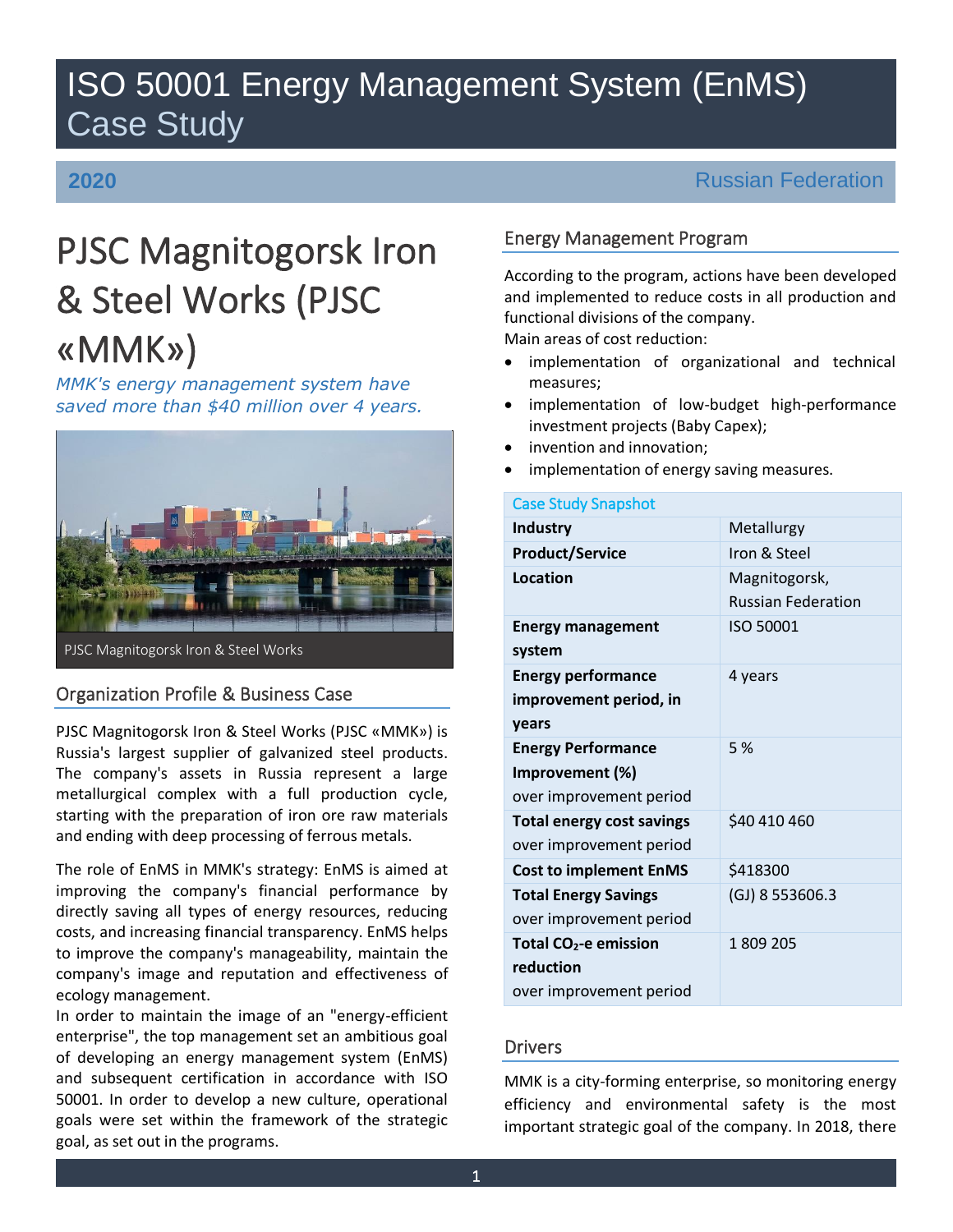was implemented a massive water conservation project reconstruction of a water circulation system worth \$10,5 million. MMK aims to maintain its own environmental policy and the requirements of the state program on environmental protection and the international standard ISO 14001:2015.

*"The cost of environmental protection in 2019 is more than \$3,2 million"*

-Pavel Shilyaev, General Director

*"MMK is systematically working to modernize existing facilities and build new ones"*



-Irina Gladkova, Minister of Ecology of Chelyabinsk Region

# Linkages to other existing ISO standards

EnMS has become a logical extension of the existing ISO 9001 standard and works closely with ISO 14001, taking over some of the functions (for example, reducing  $CO<sub>2</sub>$ emissions).

# Business Benefits & Environmental Responsibility

According to the program, cost reduction measures have been developed and implemented in all production and functional divisions of the company.

#### **The direct benefits of EnMS Implementation:**

- implementation of organizational and technical measures aimed at improving energy efficiency allowing us to receive an additional **\$23.215 million for the period from 2016 to 2019;**
- implementation of special low-budget highperformance investment projects (Baby Capex), the

economic effect of which amounted to **\$17.185 million for the period from 2016 to 2019;**

The share of costs for purchased energy resources in the cost of products sold decreased by 1.3%.

The update of the first division has been started: agglomeration, coke-chemical and blast-furnace. A new sinter factory No. 5 was put into operation, and the morally and physically outdated equipment of sinter factory No. 4 was withdrawn.



Commissioning of sinter plant No. 5. From left to right: General Director - P. V. Shilyaev, President of the Russian Federation – V. V. Putin, Chairman of the Board of Directors of MMK-V. F. Rashnikov.

#### **Reduced emissions:**

- dust twice (by 2.1 thousand tons per year);
- sulfur dioxide four times (3.5 thousand tons per year);
- benzopyrene 16 times;
- discharges of pollutants into the circulating water supply system have been reduced by 600 tons per year;
- the placement of technological waste from the sinter plant No. 2 in the sludge storage facility has been reduced by 13.75 thousand tons per year.

#### **Commissioning of a new air separation unit at a cost of \$ 67 million saved about 10 MW of electricity per hour.**

### Plan for Implementation of EnMS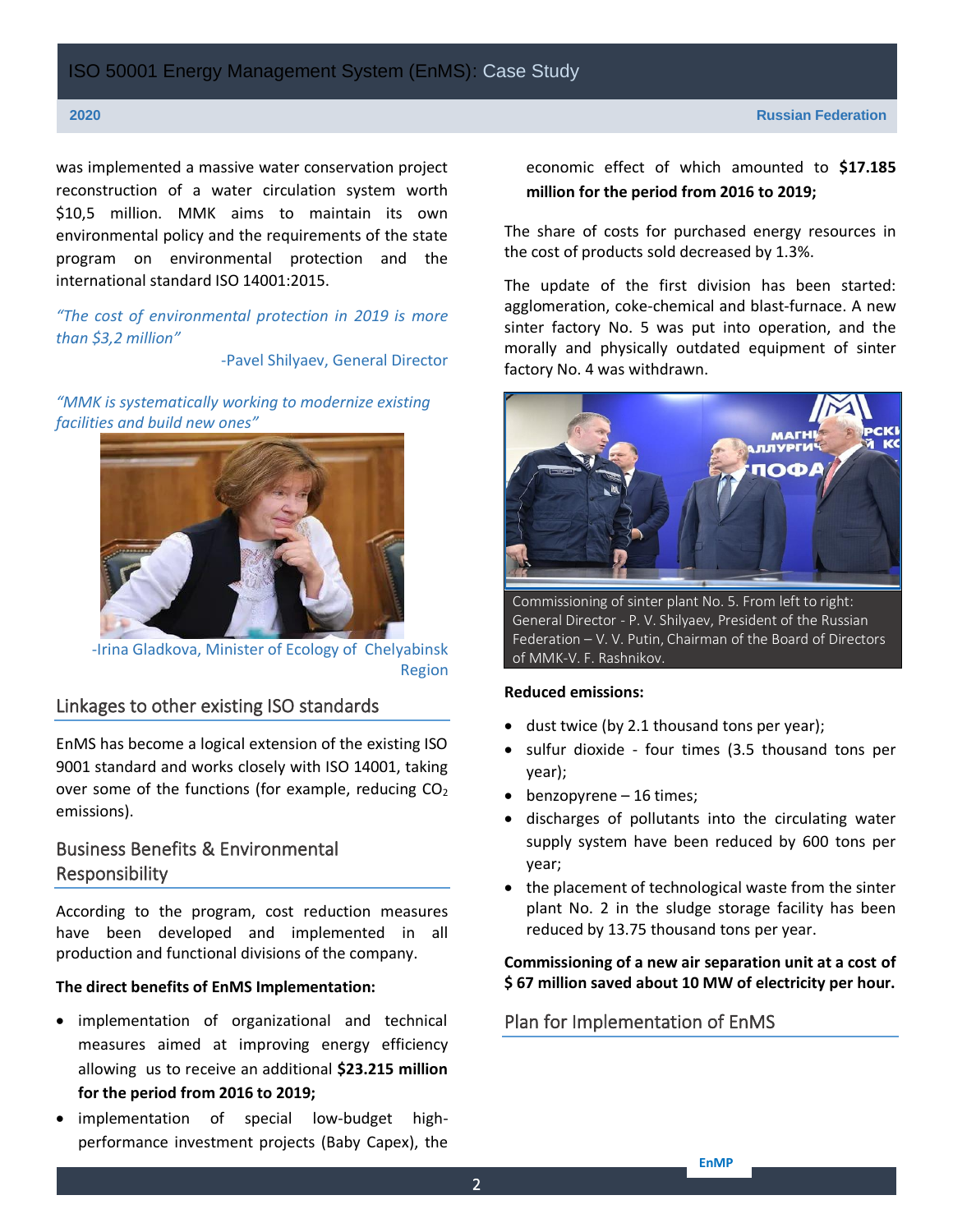

To promote energy saving among employees:

- Enterprise Standard «Procedure for managing energy-efficient projects» has been developed and approved by the order of MMK ;
- The method of motivation of the personnel for the design of an energy-efficient project has been developed and approved;
- A project team has been formed and trained to work with ideas in the field of energy saving;
- Implementation of the monitoring and control mechanism for reducing costs and improving energy efficiency of production based on the order of the General Director of MMK has been carried out;
- Regular meetings with the main specialists in the areas and with employees of the chops have been held.

MMK has organized monitoring of energy resources based on the collection of data from an automated system. Areas of significant energy consumption are identified and the largest consumers are defined.

In 2019, MMK successfully recertified the EnMS system and obtained the tüvThüringen e.V. (Germany) certificate certifying that the company applies an energy management system that satisfy the requirements of ISO 50001:2011.

The following changes took place during the recertification process:

- 1. The certification area to include all production processes has been changed.
- 2. A special group has been developed and is functioning to coordinate and organize energy

management system activities between the plant's workshops and divisions.

- 3. A new business process "Energy saving and increasing energy efficiency of production" has been developed.
- 4. Changes were made to job descriptions and regulations for departments;
- 5. Programs have been developed and training has been organized for all categories of employees in EnMS, including subsidiaries.
- 6. A new system for motivating the staff of the main power engineer's workshops has been developed due to the fact that power plants in the structure of energy costs account for more than half of all energy costs.
- 7. A economic case for EnMS functioning has been demonstrated in order to ensure the commitment of the company's top managers and effective support to the management.
- 8. The EnMS guide has been analysed and corrected.

The implementation of the EnMS was based on the UNIDO methodology.

#### Energy review and planning

The company consumes about 850 MW of electricity, of which 600 MW is generated at its own power plants.

In 2019, MMK consumed 4.72 billion kWh of electricity and 4.27 billion m3 of natural gas.

The organization of the technological process at all levels - from the management of the enterprise to the management of a separate technological unit - is the main and most significant factor in improving energy efficiency and productivity.

The effectiveness depends on the organization of the production process at the enterprise and shop level, as well as directly on the actions of the operator.

The evaluation method is based on fixing the volume of purchased resources and comparing them with the target indicators.

Calculation of targets is done using a multi-factor regression model.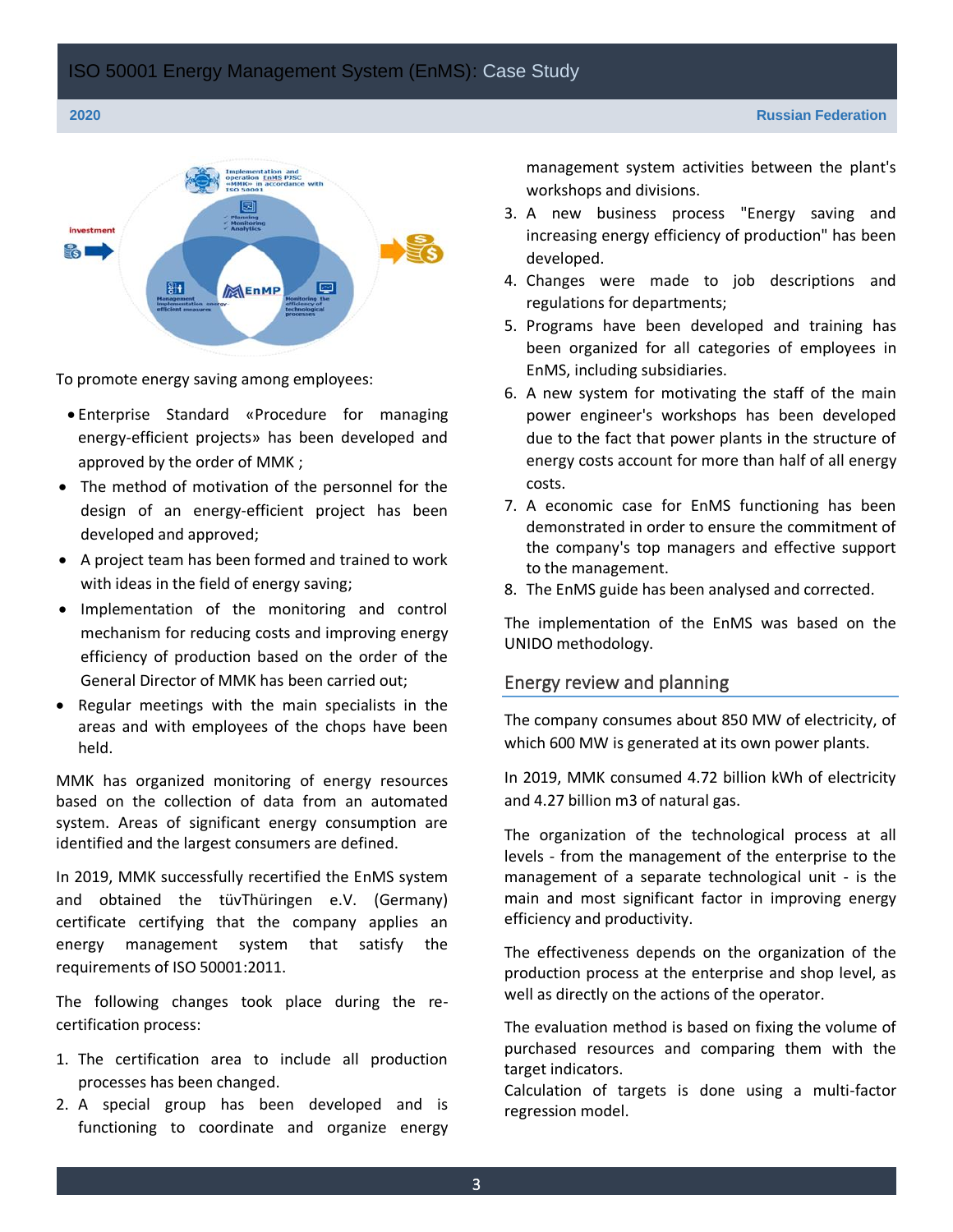#### Verification of results

The methodology of regression analysis of the STADIA software product (IT product) is used to determine ways to improve energy efficiency. The software allows you to analyze several dozen incoming parameters:

- Structure of orders for the products;
- Grade of steel planned for the smelting;
- Execution of process chain orders calculated in ERP modules;
- Сomposition of the charge materials and physical properties of coking coal;
- Load factor of power plant generators.

The system of regression analysis is supplemented by systems of non-linear modeling of processes under conditions of many influencing factors. This system is one of the most complex and progressive used in metallurgy. Module approximation accuracy is **97-99%.**

Defined dependencies are also useful for forecasting.

The implementation of the energy management platform is part of a corporate project to improve the management of energy saving and energy efficiency processes, as well as part of a project to optimize costs center.

#### "Do, Check, Act"

EnMS PJSC «MMK» is aimed at improving energy performance, including energy efficiency, production and use of energy, in accordance with the adopted energy policy.



Vladimir Putin at a meeting with MMK employees at the launch of the new sinter plant No. 5 in 2019

The tasks of energy management also include technological re-equipment, such as:

- use of advanced management methods and approaches to improve energy efficiency;
- optimization of existing power supply schemes, production and technological processes and related processes;
- use of the energy efficiency criterion for purchasing equipment, raw materials, technologies and designing and implementing new or modernized facilities;
- development of a new funding item "Baby Capex" and allocation of funds for quick-payback energy efficiency projects with cost up to \$1.6 million. In 2016, were implemented 186 projects, in 2017 – 224 projects, in 2018 – 359 projects, 2019 – 521 project were implemented.
- Improvement of energy operational efficiency in the main power engineer's department by implementing a new system of staff motivation focused on the implementation of economic indicators. The essence of the method is to motivate the use of secondary energy resources.

Utilization of coke oven gas increased by 1% and blast furnace gas by 4.3%, and the consumption of purchased natural gas decreased by 7.7% during this period.

#### **Overall efficiency for the period from 2016 to 2019 amounted \$23.215 million.**

### Implementation of the Energy Management Platform Project

An electronic energy management platform designed for automating energy management processes has been developed. EnMP is designed for:

- Standardization of development, coordination and approval of processes in the field of energy saving;
- Monitoring and analyzing the implementation of energy saving measures and their impact on energy consumption and costs;
- Formation of analytical materials for planning and implementation of measures in the field of energy saving;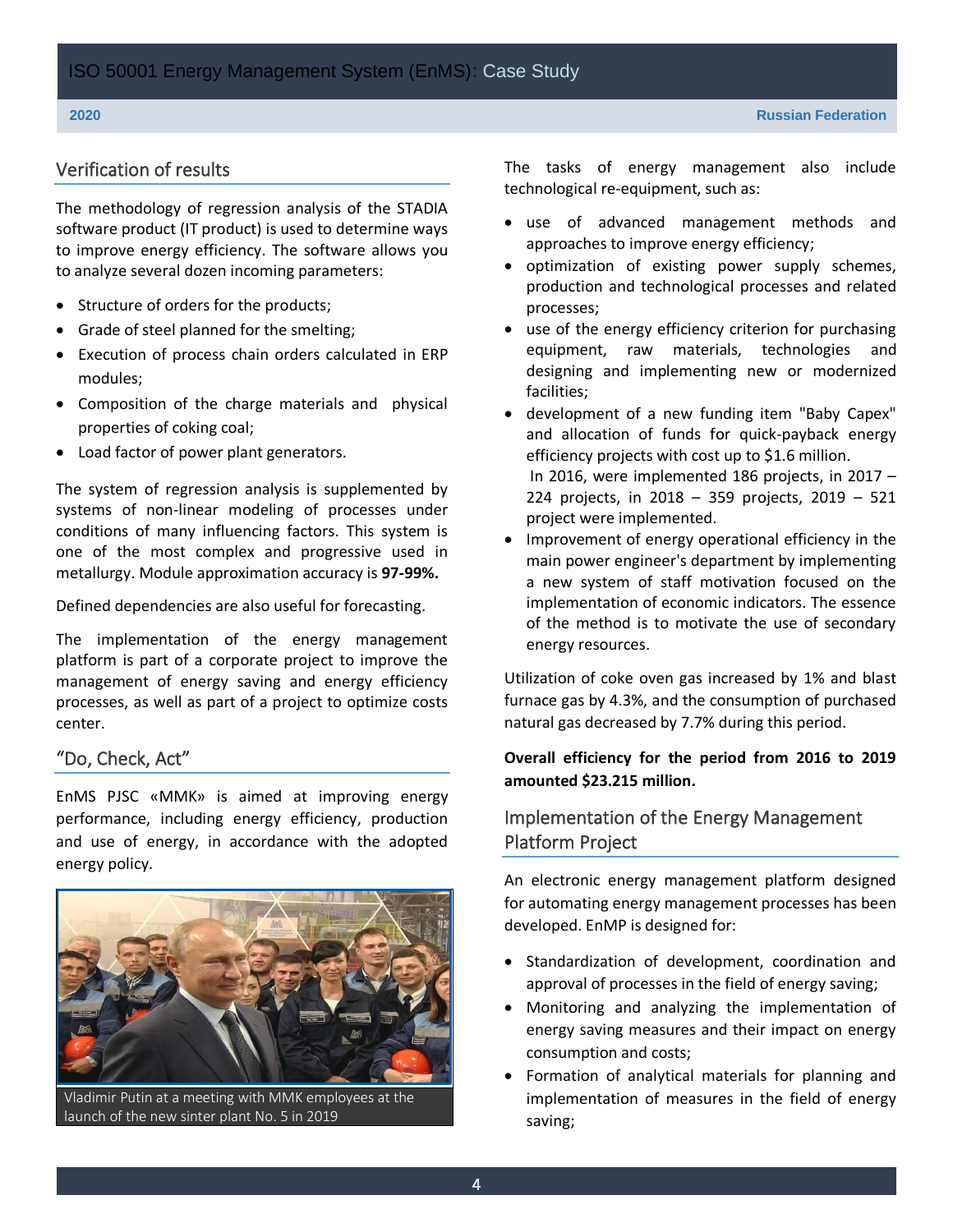• Accumulation and replication of best practices for improving energy efficiency.

EnMP (platform of energy management) has combined several corporate information systems.



Functional subsystems of EnMP:

- Monitoring of energy supply and energy consumption (generation, storage and systematization of primary data) Wonderware Corporate Energy Management;
- Analytics and reporting Wonderware Intelligence Software;
- Modeling, forecasting, and optimization based on Wonderware System Platform, Wonderware Corporate Energy Management, Wonderware Intelligence Software, and third-party products of management measures and energy saving projects Wonderware Skelta BPM.

Technology subsystems of EnMP:

- Basic subsystem Wonderware System Platform;
- integration subsystem Wonderware Enterprise Integrator;
- Administration and support subsystem Wonderware Development Studio.

The energy management system (EnMS) includes management of personnel and information about energy use and technologies that can improve energy efficiency. Also, in order to improve operational energy efficiency for individual sites and workshops, so-called "Check lists" were developed and existing mode maps were revised. The emphasis was placed on maintaining

the efficiency of certain technological and technical parameters of the equipment in the specified corridors.

#### **Transparency**

The certificate of compliance of the energy management system with the requirements of the international standard ISO 50001 is posted on the corporate external website of МMK.

#### Lessons Learned

- 1. There are many competent technical specialists and power engineers at the plant, but there are not enough qualified energy managers who can navigate system issues by interacting with technological and energy personnel. It was difficult to understand at once. Therefore, at a minimum, it was necessary to increase the time and expand the training program for specialists.
- 2. Now, after a while, it can be argued that there is an urgent need to integrate not only commercial accounting systems, but also technical accounting for fuel and energy resources in order to build an effective management system.
- 3. The greatest resistance to change was most often found among managers of various services. Sometimes this was due to differences in priorities. An end-to-end complex efficiency indicator is being developed for this purpose.
- 4. Up to a certain point it was not possible to achieve a greater cumulative effect in the allocation of energy flows between departments.